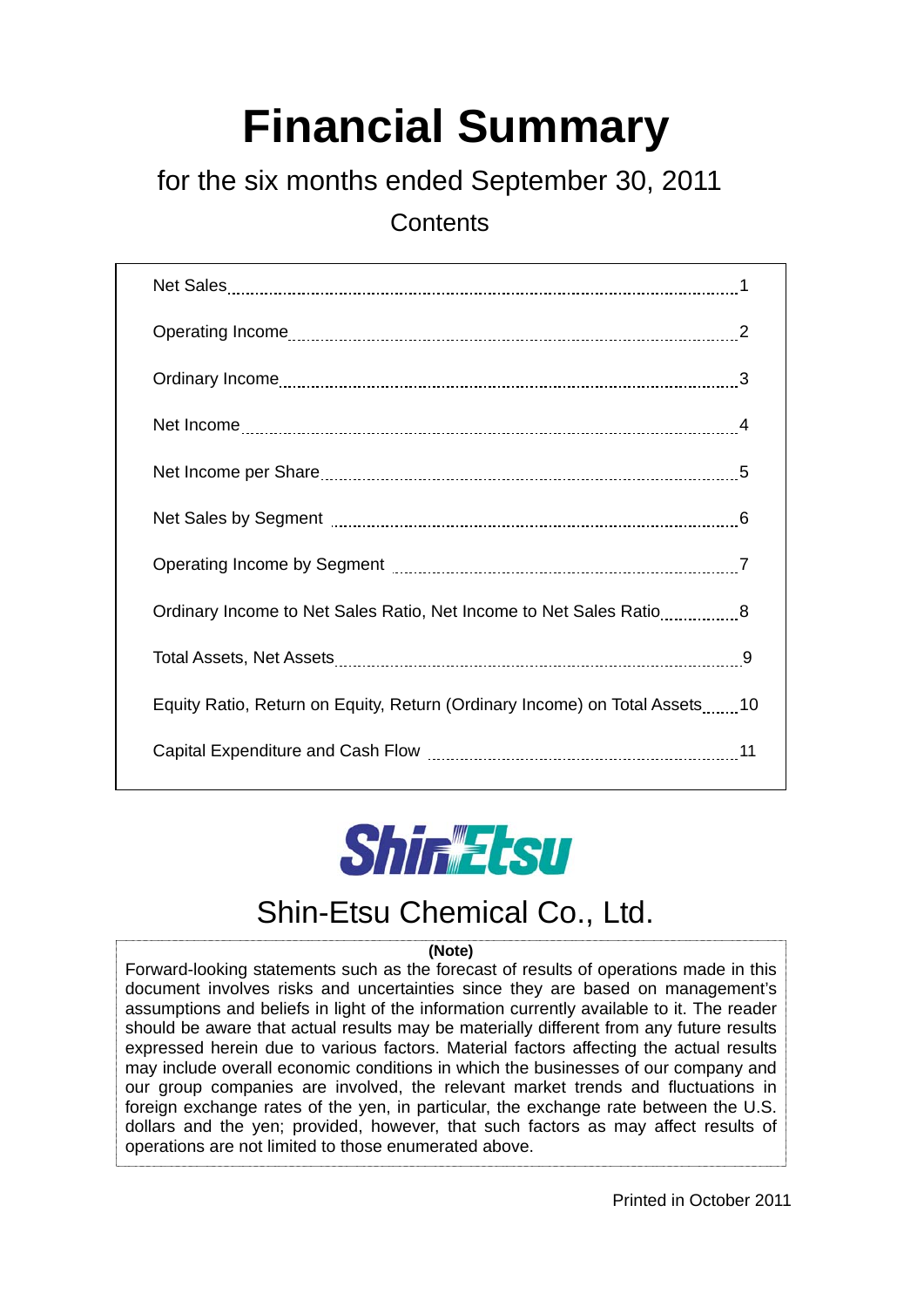



|                  |       |       |       |       |        |        |        |       |        | ( I UV TIIIIIIUIIS UL YUII <i>)</i> |             |
|------------------|-------|-------|-------|-------|--------|--------|--------|-------|--------|-------------------------------------|-------------|
|                  | 03/3  | 04/3  | 05/3  | 06/3  | 07/3   | 08/3   | 09/3   | 10/3  | 11/3   | 11/9<br>(First Half)                | 12/3<br>(E) |
| <b>Net Sales</b> | 7,975 | 8,328 | 9,675 | 1,279 | 13,047 | 13,764 | 12,008 | 9,168 | 10,583 | 5,214                               | 10,650      |
|                  |       |       |       |       |        |        |        |       |        |                                     |             |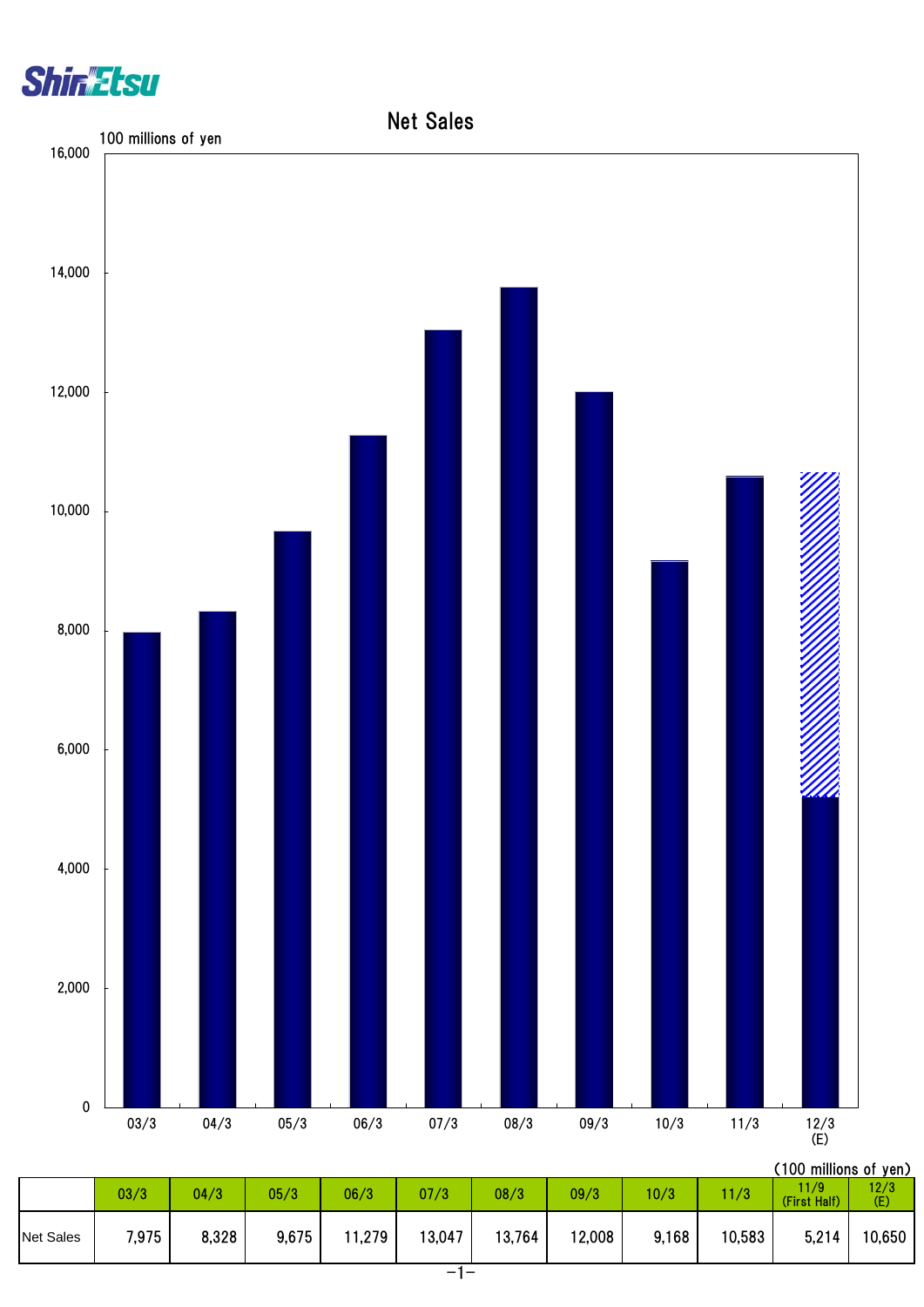

## Operating Income



(100 millions of yen)

|                     | 03/3 | 04/3 | 05/3  | 06/3 | 07/3  | 08/3  | 09/3  | 10/3  | 11/3 | <br>11/9<br>Half)<br>(First) | 12/3<br>Œ. |
|---------------------|------|------|-------|------|-------|-------|-------|-------|------|------------------------------|------------|
| Operating<br>Income | ,221 | ,256 | , 517 | ,853 | 2,410 | 2,871 | 2,329 | 1,172 | ,492 | 804                          | ,550       |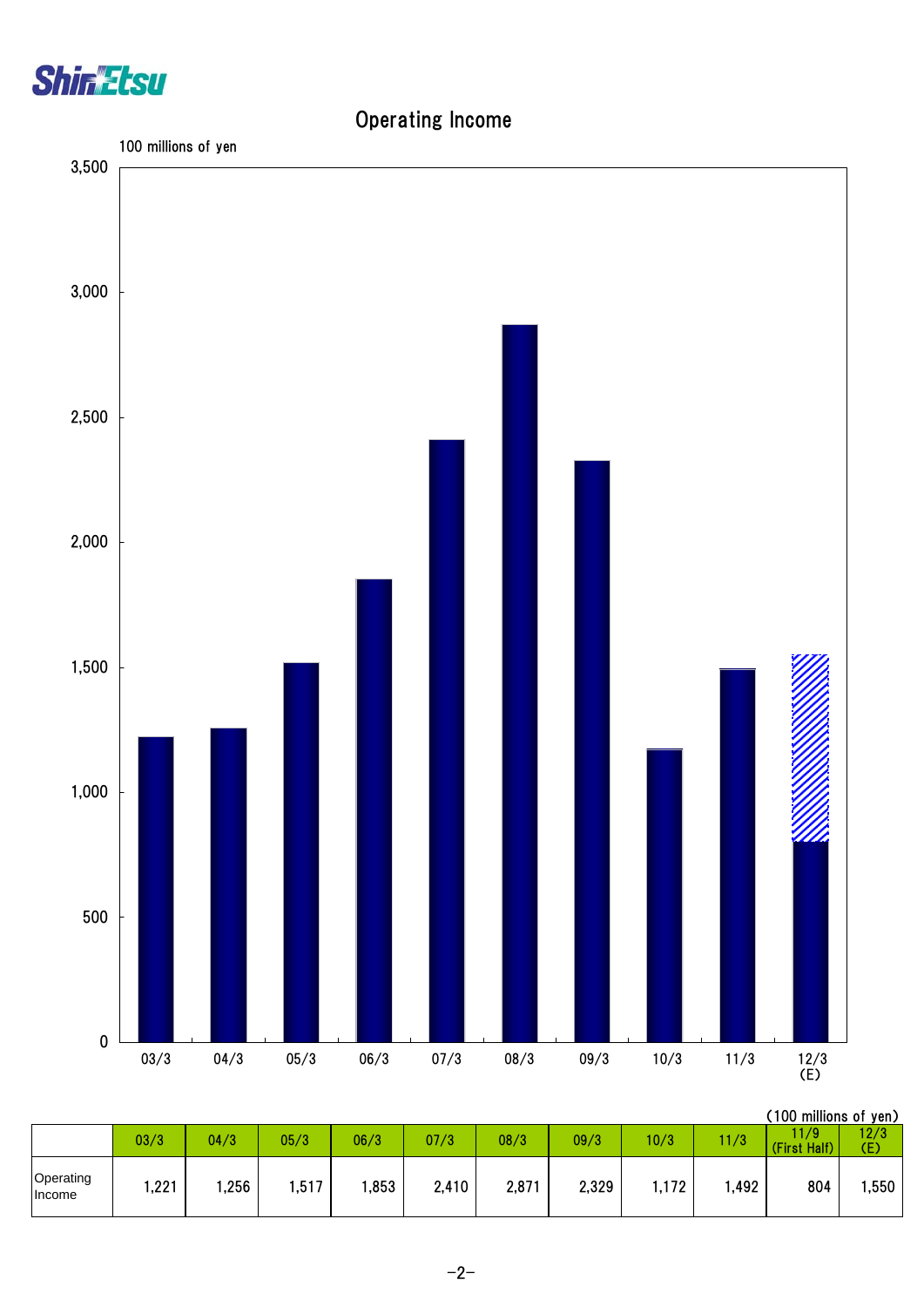

## Ordinary Income



|                    |      |      |       |      |       |       |       |      |      | (100 millions of yen) |             |
|--------------------|------|------|-------|------|-------|-------|-------|------|------|-----------------------|-------------|
|                    | 03/3 | 04/3 | 05/3  | 06/3 | 07/3  | 08/3  | 09/3  | 10/3 | 1/3  | 11/9<br>(First Half)  | 12/3<br>(E) |
| Ordinary<br>Income | ,221 | ,256 | .515, | ,850 | 2,470 | 3,000 | 2,505 | ,270 | ,603 | 843                   | ,650        |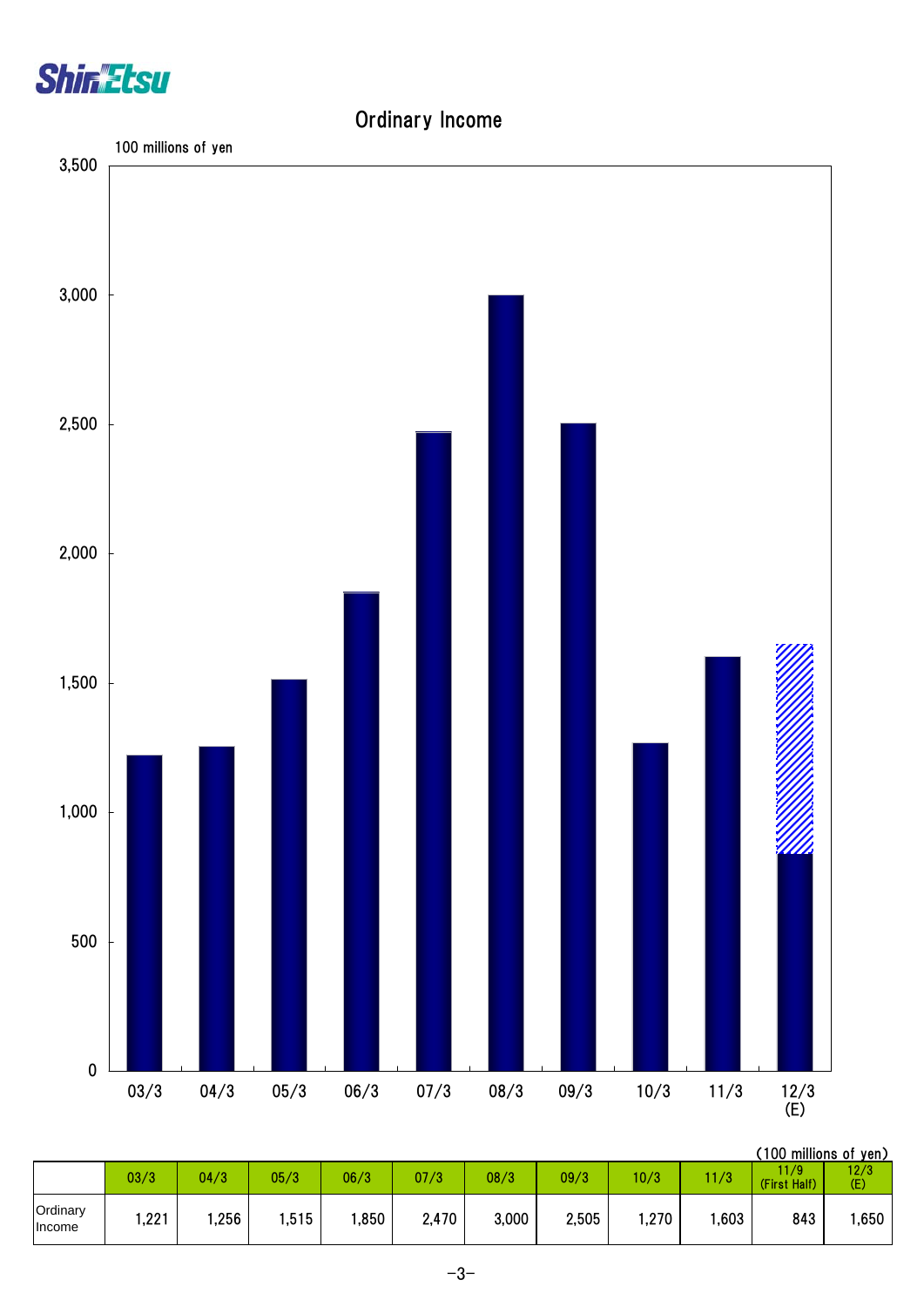



|            |      |      |      |      |      |      |       |      |      | (100 millions of yen) |             |
|------------|------|------|------|------|------|------|-------|------|------|-----------------------|-------------|
|            | 03/3 | 04/3 | 05/3 | 06/3 | 07/3 | 08/3 | 09/3  | 10/3 | 11/3 | 1/9<br>(First Half)   | 12/3<br>(E) |
| Net Income | 730  | 748  | 932  | ,150 | ,540 | ,836 | 547،، | 839  | ,001 | 510                   | ,020        |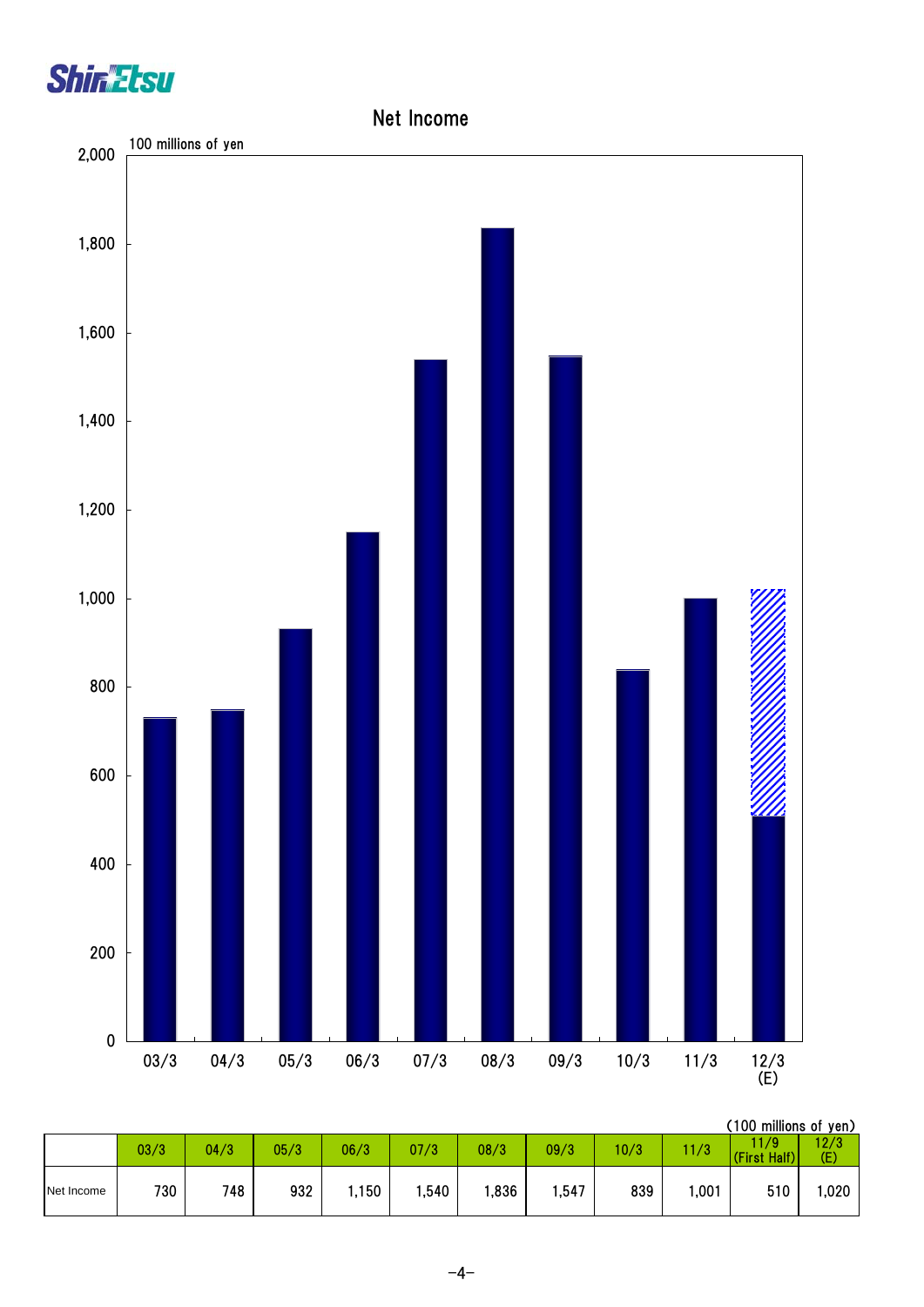

#### Net Income per Share

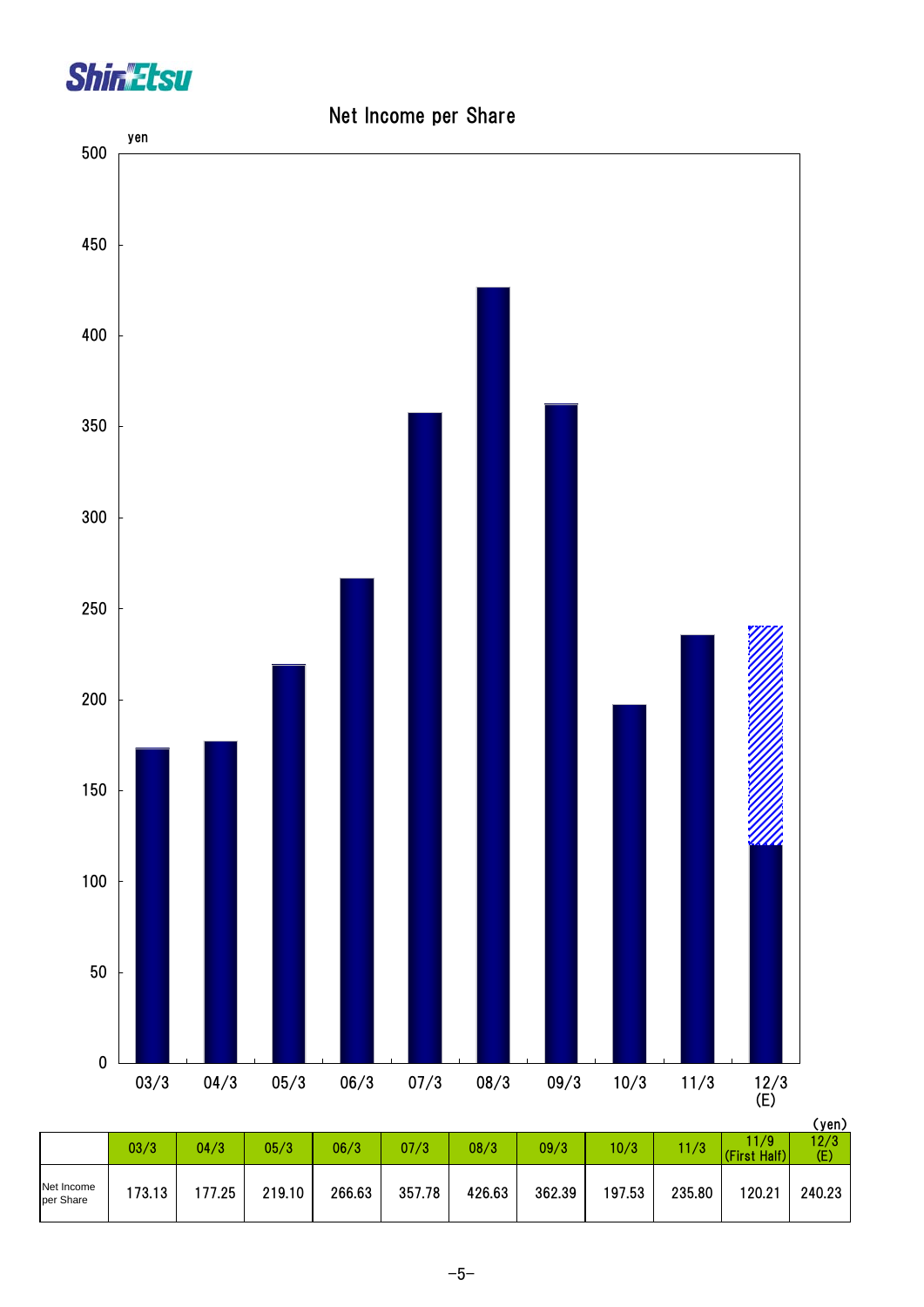

#### Net Sales by Segment



- Electronics & Functional Materials Business
- **Diversified Business**

|                                                  | 03/3  | 04/3  | 05/3  | 06/3  | 07/3  | 08/3  | 09/3  | 10/3  |                                        | 10/3  | 1/3   | 11/9<br><b>CFirst H</b> |
|--------------------------------------------------|-------|-------|-------|-------|-------|-------|-------|-------|----------------------------------------|-------|-------|-------------------------|
| Organic and Inorganic<br>Chemicals               | 4.210 | 4,570 | 5,490 | 6,365 | 7,084 | 7,010 | 6,292 | 5,090 | PVC/Chlor-Alkali<br>Business           | 2,377 | 2,835 | 1,60                    |
| <b>Electronics Materials</b>                     | 2,434 | 2.622 | 3.069 | 3,614 | 4,794 | 5,647 | 4,675 | 3.171 | <b>ISilicones Business</b>             | .223  | ,431  | 705                     |
| <b>Functional Materials and</b><br><b>Others</b> | 331   | 1.136 | 1.116 | .300  | .169  | 1.107 | .041  | 907   | <b>Specialty Chemicals</b><br>Business | 805   | 835   | 422                     |

※1 From 2011 onward the business segments are in the new structure due to applying to the changes of Japanese Accounting standard.

※2 The result for FY2010 is shown in both previous structure and new structure.

|                                                       |       | (100 millions of yen) |                      |
|-------------------------------------------------------|-------|-----------------------|----------------------|
|                                                       | 10/3  | 11/3                  | 11/9<br>(First Half) |
| PVC/Chlor-Alkali<br><b>Business</b>                   | 2,377 | 2,835                 | 1,601                |
| <b>Silicones Business</b>                             | 1,223 | 1,431                 | 705                  |
| <b>Specialty Chemicals</b><br><b>Business</b>         | 805   | 835                   | 422                  |
| <b>Semiconductor Silicon</b><br><b>Business</b>       | 2.540 | 2.838                 | 1.242                |
| Electronics & Functional<br><b>Materials Business</b> | 1,138 | 1.414                 | 765                  |
| <b>Diversified Business</b>                           | 1,085 | 1,230                 | 479                  |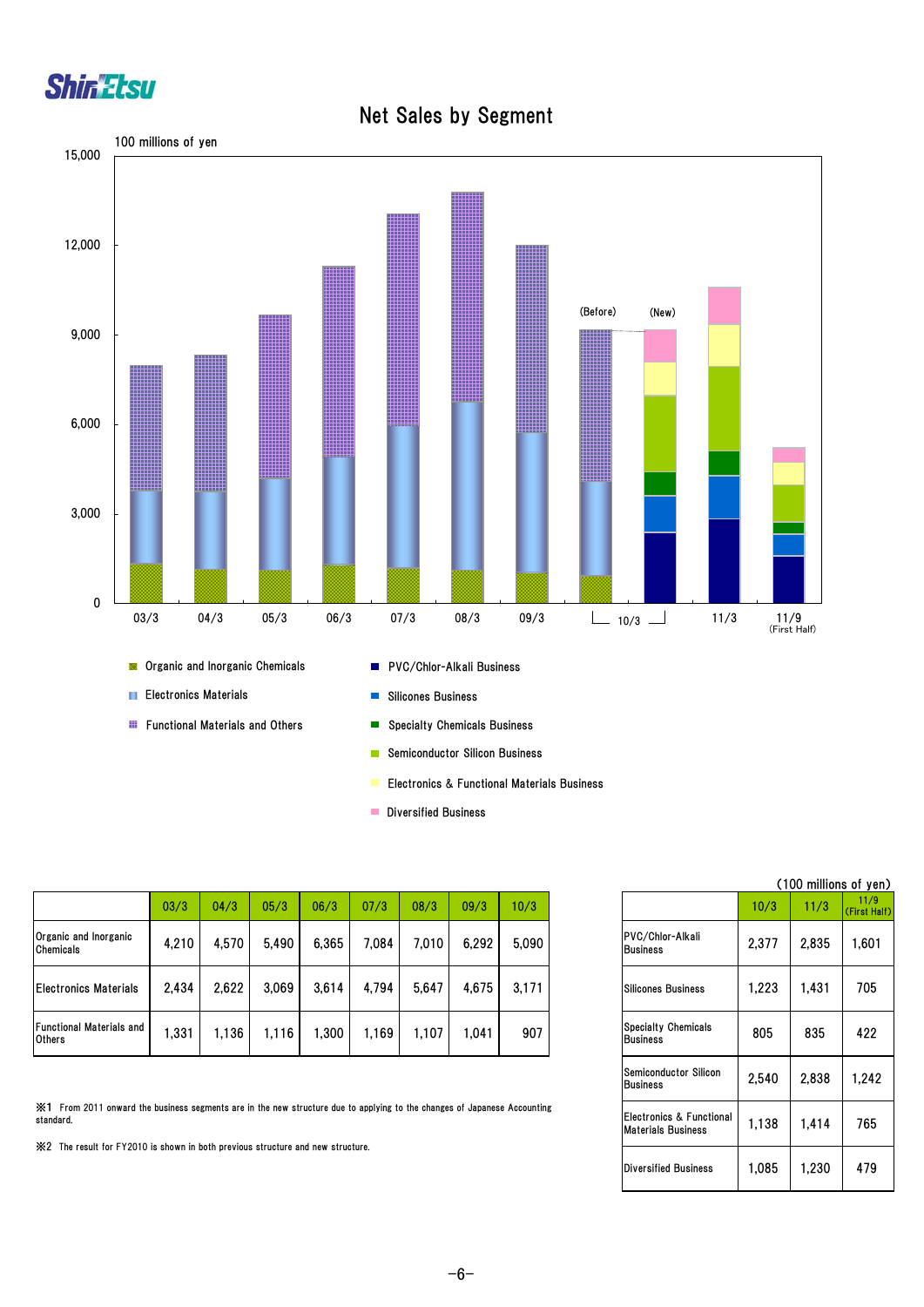

## Operating Income by Segment



- Electronics & Functional Materials Business
- **Diversified Business**

|                                                  | 03/3 | 04/3 | 05/3 | 06/3 | 07/3 | 08/3  | 09/3  | 10/3 |
|--------------------------------------------------|------|------|------|------|------|-------|-------|------|
| Organic and Inorganic<br><b>Chemicals</b>        | 624  | 651  | 779  | 962  | .067 | 995   | 952   | 611  |
| <b>Electronics Materials</b>                     | 352  | 422  | 537  | 653  | 066  | 621.، | 1.122 | 395  |
| <b>Functional Materials and</b><br><b>Others</b> | 243  | 182  | 201  | 240  | 276  | 260   | 257   | 180  |

※1 From 2011 onward the business segments are in the new structure due to applying to the changes of Japanese Accounting standard.

※2 The result for FY2010 is shown in both previous structure and new structure.

|                                                       |      | (100 mi <u>llions of yen)</u> |                        |
|-------------------------------------------------------|------|-------------------------------|------------------------|
|                                                       | 10/3 | 11/3                          | 179<br>(First<br>Half) |
| PVC/Chlor-Alkali<br><b>Business</b>                   | 196  | 197                           | 134                    |
| <b>Silicones Business</b>                             | 249  | 341                           | 174                    |
| <b>Specialty Chemicals</b><br><b>Business</b>         | 139  | 129                           | 70                     |
| <b>Semiconductor Silicon</b><br>Business              | 226  | 389                           | 211                    |
| Electronics & Functional<br><b>Materials Business</b> | 307  | 361                           | 188                    |
| <b>Diversified Business</b>                           | 68   | 73                            | 27                     |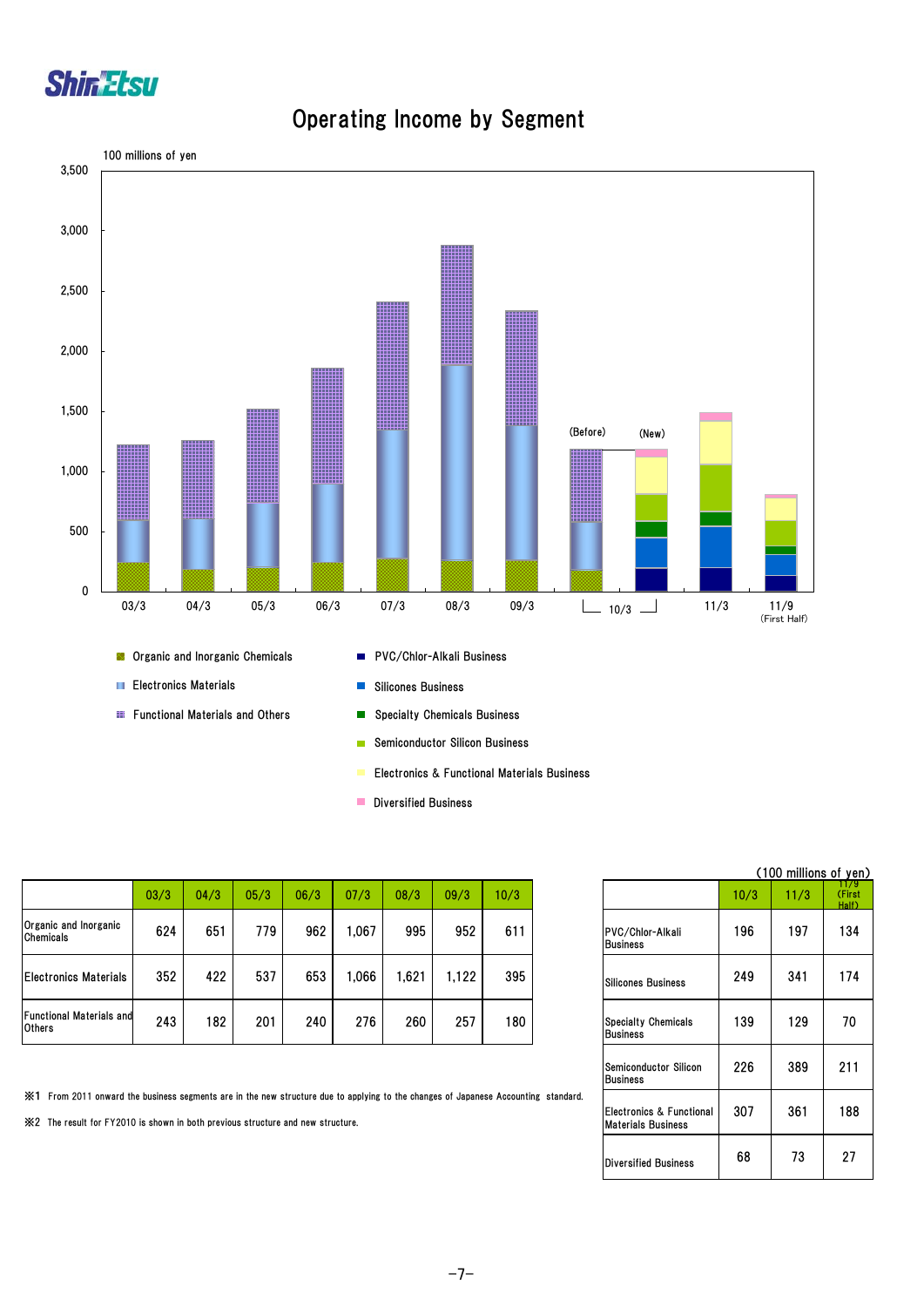

Ordinary Income to Net Sales Ratio



Net Income to Net Sales Ratio

0 3 6 9 12 15 03/3 04/3 05/3 06/3 07/3 08/3 09/3 10/3 11/3 11/9 (First Half)

|                                              |      |      |      |      |      |      |      |      |      | ( 70 )               |
|----------------------------------------------|------|------|------|------|------|------|------|------|------|----------------------|
|                                              | 03/3 | 04/3 | 05/3 | 06/3 | 07/3 | 08/3 | 09/3 | 10/3 | 11/3 | 11/9<br>(First Half) |
| Ordinary Income to Net<br><b>Sales Ratio</b> | 15.3 | 15.1 | 15.7 | 16.4 | 18.9 | 21.8 | 20.9 | 13.9 | 15.2 | 16.2                 |
| Net Income to Net<br><b>Sales Ratio</b>      | 9.2  | 9.0  | 9.6  | 10.2 | 11.8 | 13.3 | 12.9 | 9.1  | 9.5  | 9.8                  |

 $(8)$ 

(%)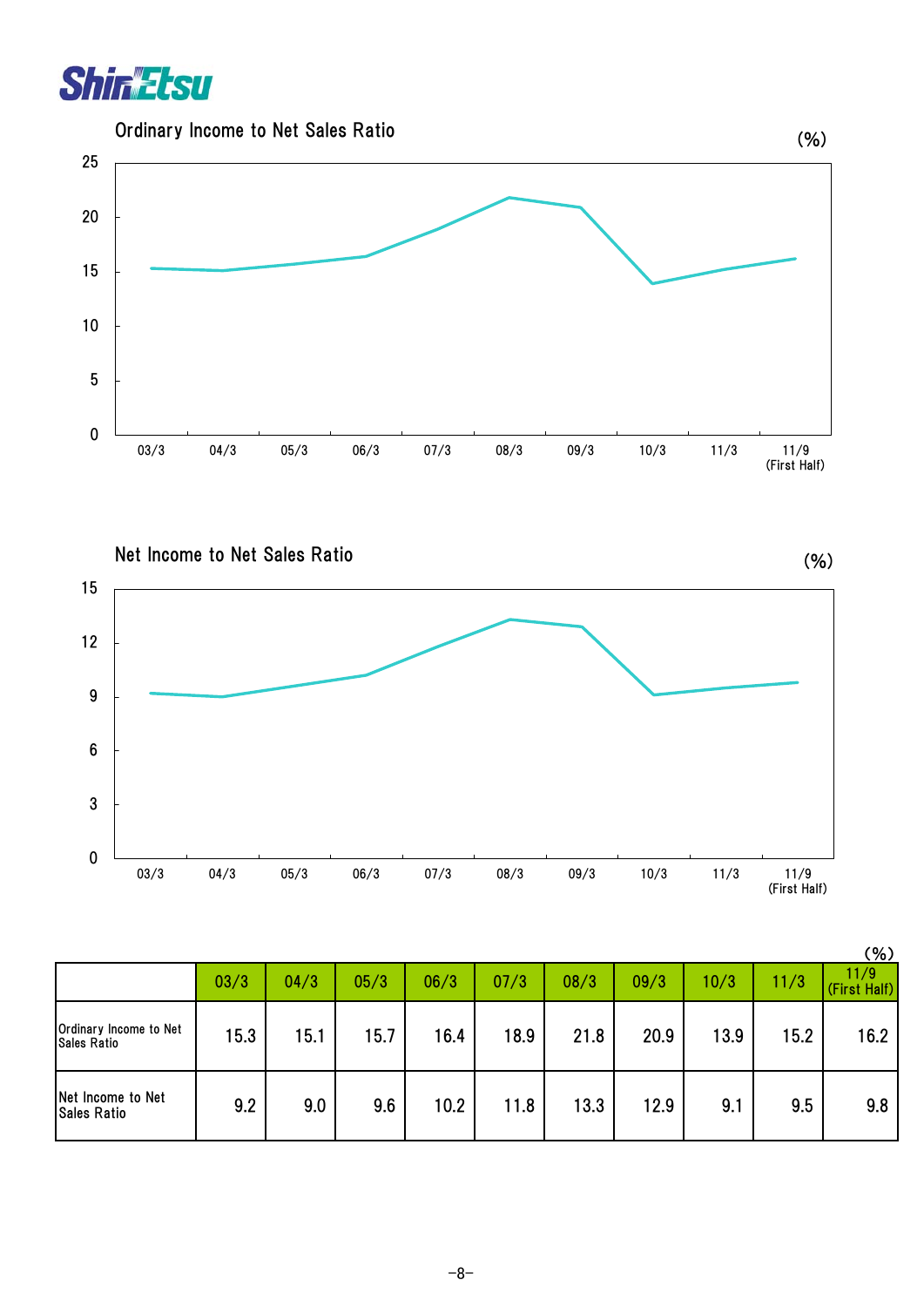

#### Total Assets



#### Net Assets



| (100 millions of yen) |  |
|-----------------------|--|
|                       |  |

|                     | 03/3   | 04/3   | 05/3   | 06/3   | 07/3 | 08/3          | 09/3                     | 10/3   | 11/3   | 11/9<br>(First Half) |
|---------------------|--------|--------|--------|--------|------|---------------|--------------------------|--------|--------|----------------------|
| <b>Total Assets</b> | 13,109 | 13,862 | 14,762 | 16,713 |      |               | 18,600   19,185   16,849 | 17,691 | 17,842 | 18,175               |
| <b>Net Assets</b>   | 8,470  | 9,007  | 9,963  | 11,737 |      | 13,603 14,837 | 14,074                   | 14,742 | 14,694 | 14,995               |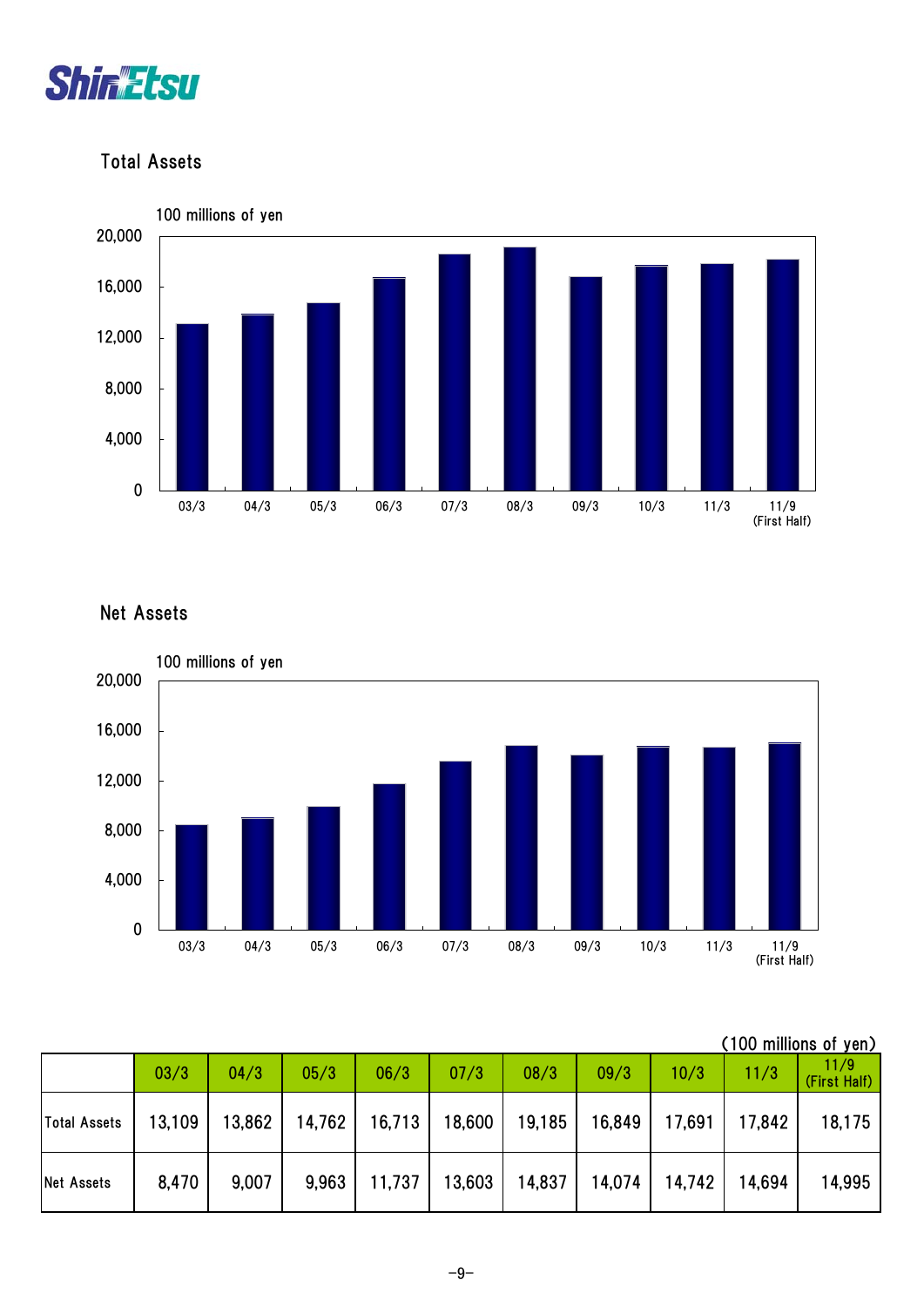

Equity Ratio



Return on Equity, Return (Ordinary Income) on Total Assets



|                                                |      |      |      |      |      |      |      |      |      | <b>101</b>           |
|------------------------------------------------|------|------|------|------|------|------|------|------|------|----------------------|
|                                                | 03/3 | 04/3 | 05/3 | 06/3 | 07/3 | 08/3 | 09/3 | 10/3 | 11/3 | 11/9<br>(First Half) |
| <b>Equity Ratio</b>                            | 64.6 | 65.0 | 67.5 | 70.2 | 71.0 | 75.0 | 81.1 | 80.9 | 80.0 | 80.2                 |
| Return on Equity                               | 8.8  | 8.6  | 9.8  | 10.6 | 12.4 | 13.3 | 11.0 | 6.0  | 7.0  | 7.1<br>(p.a.)        |
| Return (Ordinary<br>Income) on Total<br>Assets | 9.4  | 9.3  | 10.6 | 11.8 | 14.0 | 15.9 | 13.9 | 7.4  | 9.0  | 9.4<br>(p.a.)        |